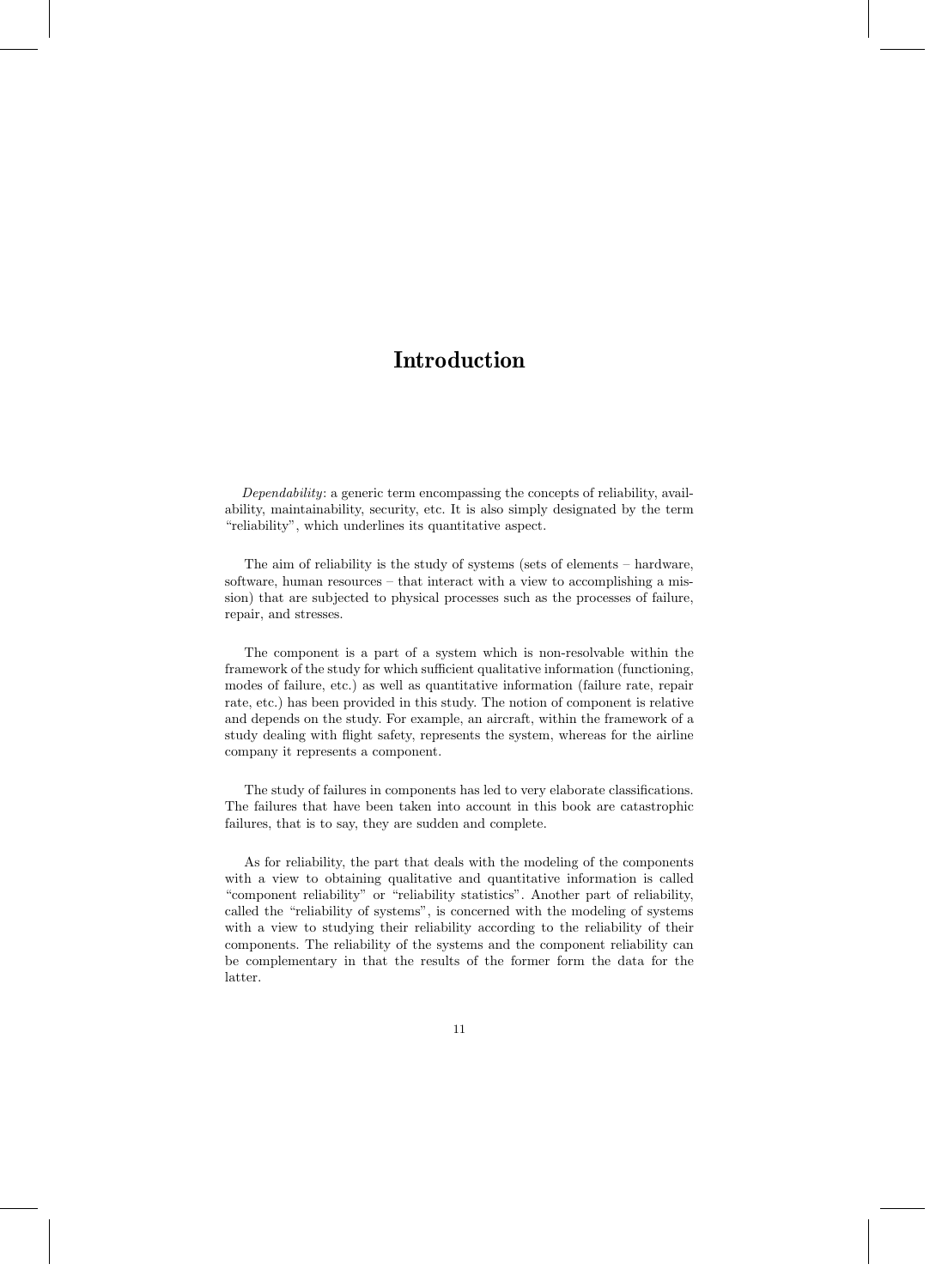## 12 Fault Trees

In this book, we will consider diverse classes of systems: in general, many criteria such as those regarding the number of system components with singleor multi-components, the system's structure function presenting a certain form of coherence or non-coherence, state spaces (system and components), binary systems or multi-performance systems, maintenance systems that are nonrepairable, reliably repairable, repairable, the mission expressed by a structure function or not have been used.

Considerable diversity exists among reliability models. Excluding the diverse theories, prolongation and applications, we will be considering two large families, namely, models of minimal sets (cut sets and minimal paths) and models involving stochastic processes. The former, not possessing the accuracy and analytical comfort of the latter, have the advantage of considerably reducing the size of problems and of enabling, in most cases, their resolution.

From an algorithmic viewpoint, the complexity of systems in terms of reliability is generally determined by different elements such as a large number of components, a non-classical structure, the existence of certain forms of noncoherence, many levels of performance, extensive variables, non-constant hazard rates, stochastic dependences, and the coexistence of the three elements that is hardware-software-human factor. The problem of evaluating the reliability of a system is an NP-difficult problem ([ROS 75]), that is to say, there is no algorithm whose time execution is limited by a polynomial function of the problem's size (i.e., number of components), unless, for any class of problems considered as being difficult, there exists a polynomial algorithm.

The main problem of reliability is the construction of the structure function and the probabilistic risk assessment.

*Fault trees*: the fault tree (FT) forms part of the family of models called minimal sets, that is, the models using the minimal cut sets and/or the minimal paths for studying the reliability of systems. It was developed with the aim of making it possible to obtain the cut sets of complex systems. At present, the FT constitutes one of the most widely employed methods in the domain of the reliability of systems.

Designed by Watson 1962 in the laboratories of the "Bell Telephone Company" and within the framework of the project involving the "ICBM minuteman" missiles ordered by the US Air Force, it saw three stages of development. Initially, during the 1960s, it served as a tool for representing system failures but in the absence of the techniques and algorithms that are specific for its treatment. Subsequently, Haasl introduced the basic rules for the construction of the FTs in 1965, Vesely in 1970 [VES 70] supplied us with the "Kinetic Tree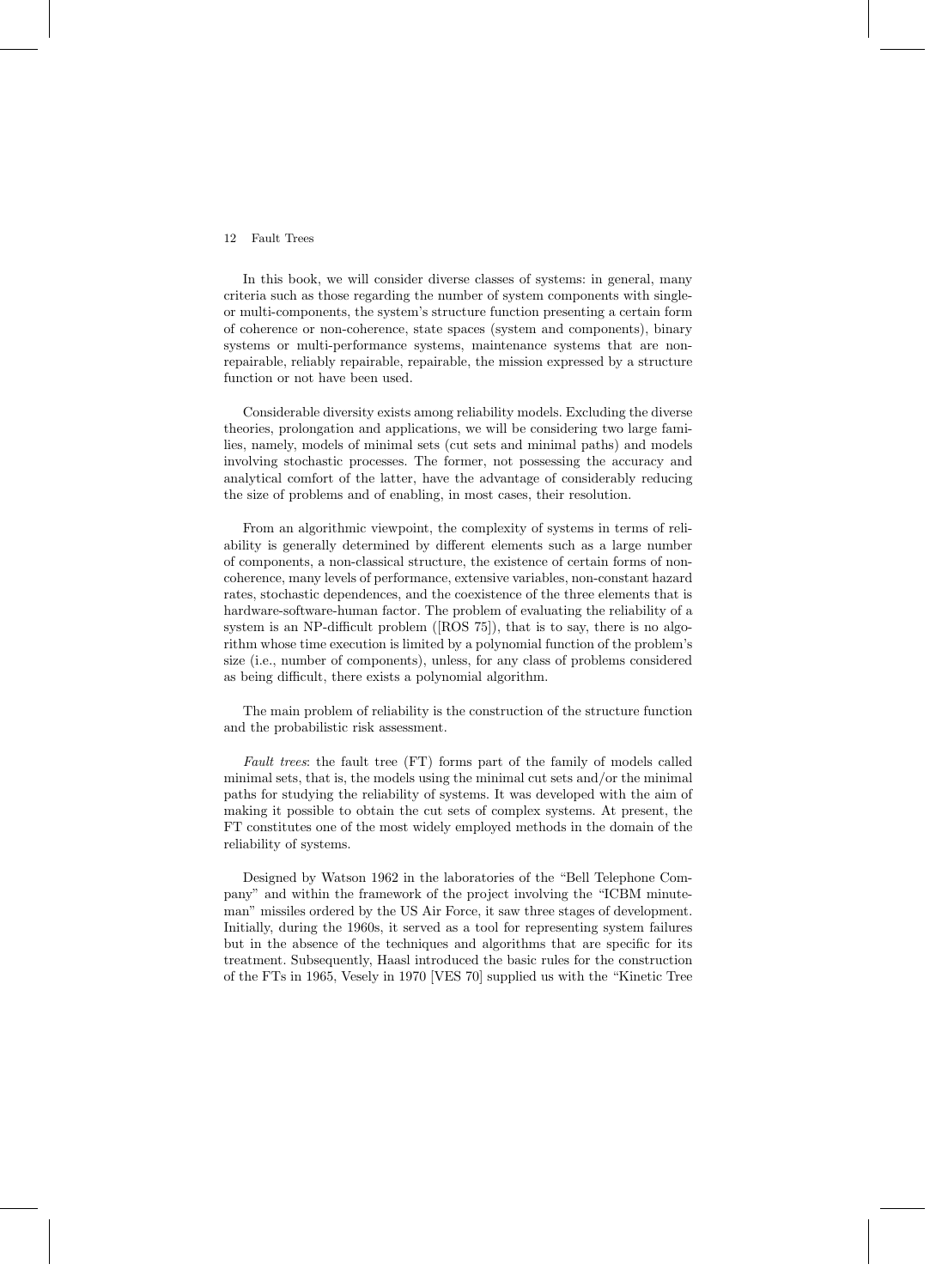Theory" called Kitt, where, through the underlying stochastic processes, the design of the FTs has become more complete; this theory remains the main tool for the quantitative evaluation of the FTs until now. At the same time, Fussell and Vesely [FUS 72] developed and perfected the MOCUS algorithm, which is distinct from the algorithms of combinatorial character. The third stage of development, in the 1980s, was marked by the extension of this theory to the non-coherent fault trees, multistate fault trees and fuzzy fault trees.

Recently, a new algorithm has considerably improved the calculation performances and has offered the possibility of large FTs; the algorithm described in this study is based, on the one hand, on recursive algorithms that do not require prior information of the minimal sets of the FT and, on the other hand, on the truncation algorithms of minimal cut sets.

The FT is a purely deductive technique. An FT represents a failure mode of a system according to the failure modes of its subsystems and components. The term "fault tree" is to a certain extent restrictive; for example, we will go on to discuss a dual FT which, in principle, represents the good functioning of a system (in the case of binary systems) is described in this study. Barlow and Proschan [BAR 75] make use of the term "event tree" and not "fault tree") for designating an FT; this term also adds to the ambiguity, for it also designates the inductive event trees [LIM 84]. For distinguishing it from the latter, we could use the term "deductive events tree". Nevertheless, in this book, we will be focusing on the use of the traditional term of "fault tree"; however, in a number of cases, it will not represent the failure but the good functioning of the systems.

Figure 1 shows the essential stages for the evaluation of the reliability of a system (1-4-5), that is, proceeding from the system, we obtain its structure function that we will introduce in a model of probabilities for evaluating its reliability. Obtaining the function of structure from the system is a difficult task and, except in the case of simple systems (in principle, systems of elementary structure), this cannot be done without special tools for the majority of complex systems. Thus, modeling of the system is obtained through standard graphs, of which FT is part, for obtaining in a systematic manner the structure function. As a result, the FT is employed right from the first stages of safety analysis for the functioning of the systems. The safety study of a system through FT includes three stages: the construction of the tree, qualitative analysis and quantitative analysis. This construction should be highly exhaustive, that is, representing all the (significant) causes for the failure of the system. The construction technique can be obtained quit quckly, which greatly facilitates the collaboration of specialists of diverse domains.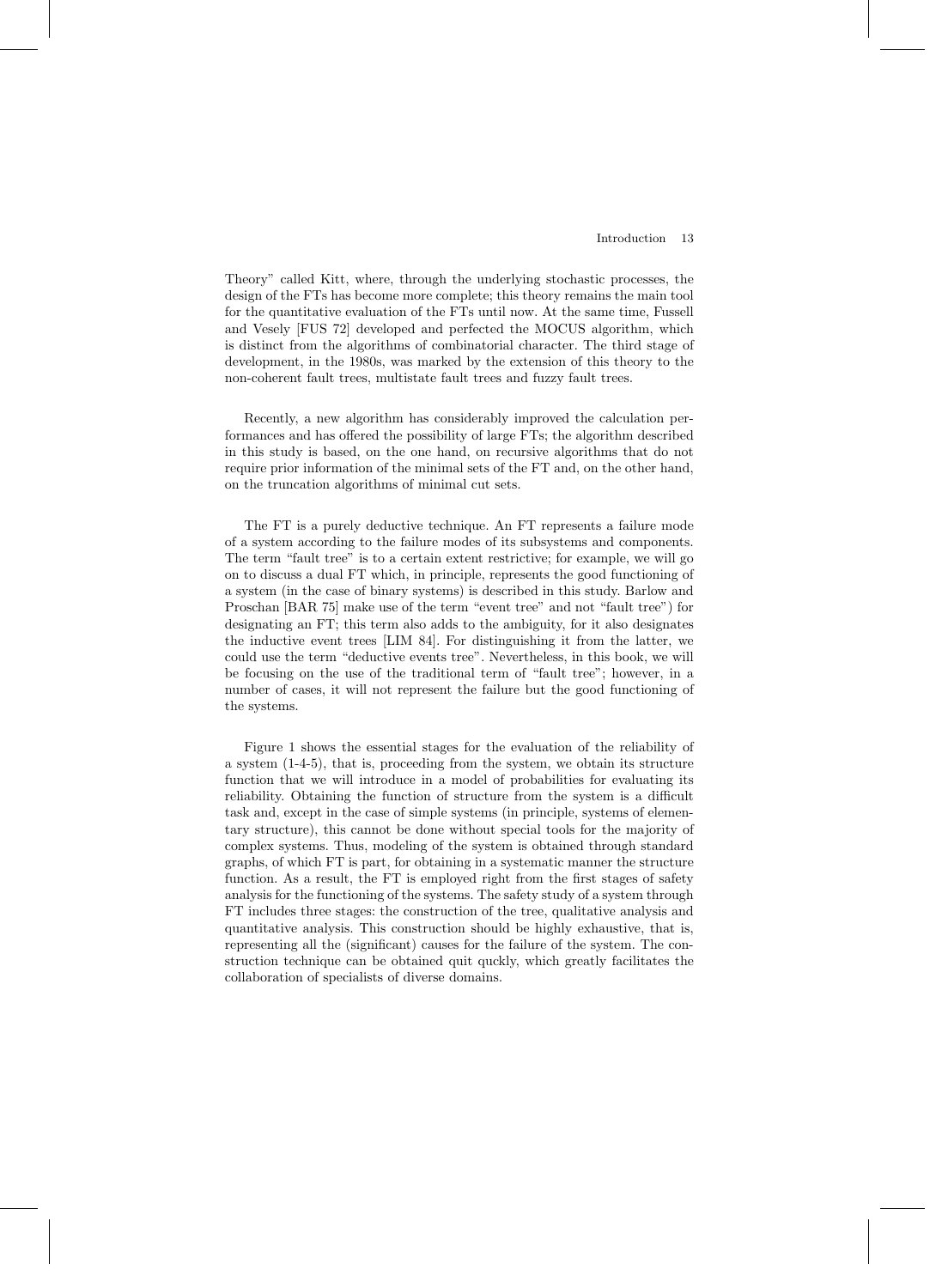## 14 Fault Trees



**Figure 1** *Problems, approach and models for evaluating the reliability of systems*

The qualitative analysis deals with methods for obtaining the minimal sets: minimal cut sets and minimal paths. The quantitative analysis comprises on the one hand the evaluation of the probability of the top event (within the framework of the preliminary analysis of the risks, this event is called "undesirable") and on the other hand the study of influence concerning the sensitivity and the importance of the basic events vis-à-vis the top event. The evaluation of the probability of the top event can be carried out directly on the FT without passing through the minimal sets, when the FT does not contain repeated events. Another use for the FT, particularly for its minimal cut sets, is concerned with the division of the spaces of states into states of running and into states of breakdown of the systems modeled by the stochastic processes.

The undisputed efficacy of FTs for representing failures of complex systems encounters difficulties when probabilistic treatment is concerned. This is a limitation that is common to the methods based on minimal sets and is linked to the two following impossibilities: one representing the exact calculation of the reliability for the systems with repairable components and the other concerned with the calculation in case of certain dependences. In actual practice, we overcome this limitation by making an approximate calculation,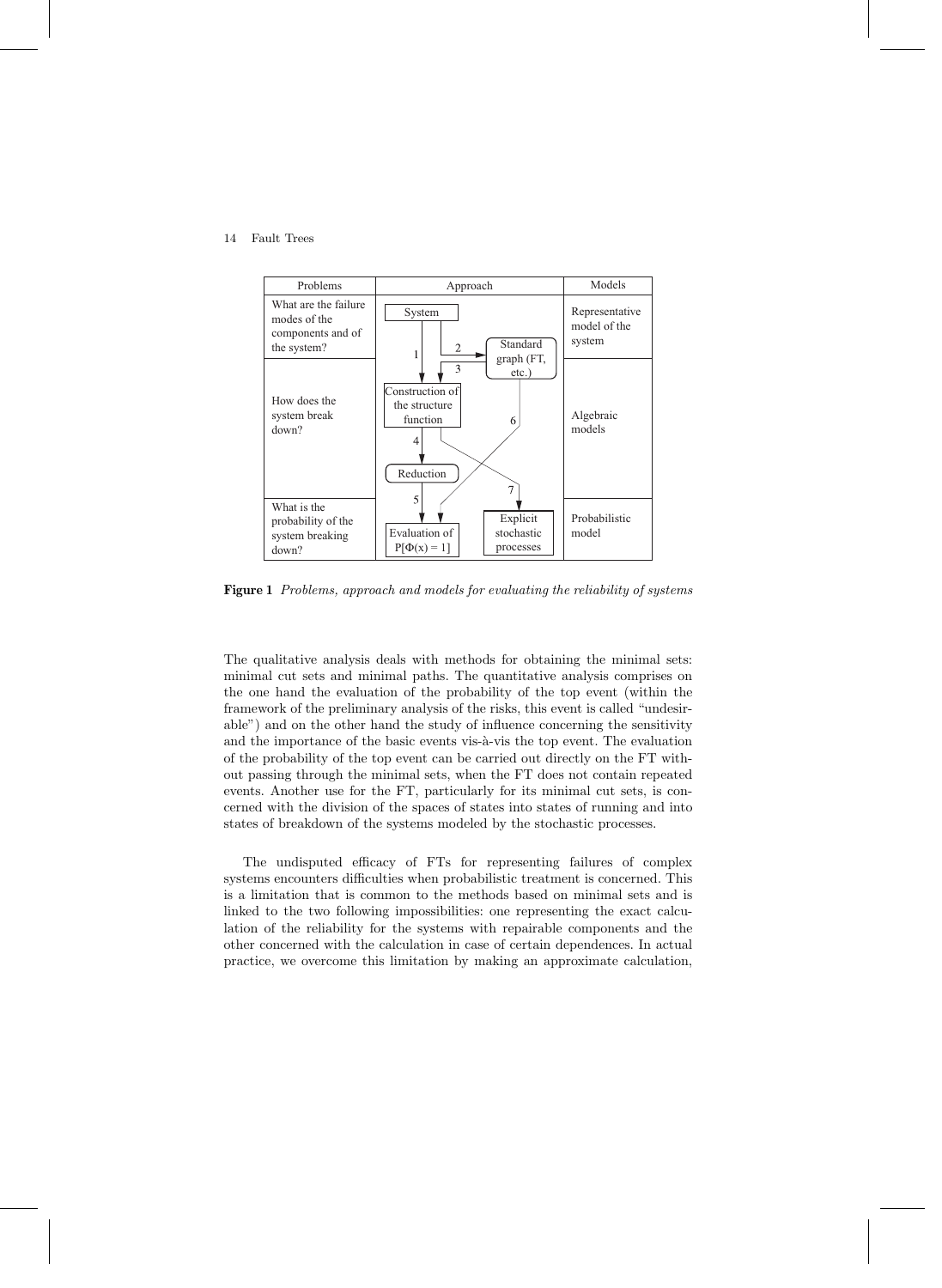which in the case of the systems of a good reliability is having the correct accuracy.

The FT is used at first for analyzing the failures of the hardware and then for modelizing human failures or errors [DHI 86]. Its use is still very much limited in the software domain [LEV 83]. In principle, the FT can contain events concerning the software but is used very rarely for analyzing a software independent of its application.

*Organization of the book*: the FTs are at first presented for modeling the coherent binary systems, we refer to them as coherent FTs (c-FTs). Then, we face certain extensions such as the non-coherent FTs (nc-FTs) and the FTs with restrictions (FT-r), which represent a generalization of the nc-FT and the multistate FTs (m-FTs).

Before FTs are described, it is important to present in Chapters 1 and 2 the basic elements necessary for the study of FTs. In Chapters 3–9, FTs are discussed. In Chapter 10, the elements of stochastic simulation for FTs will be presented.

Chapter 1 deals with the basic relationships concerning the reliability of the binary component, wherein the notions of reliability, availability, maintainability, MTTF, etc., are introduced and expressed through their analytical expressions.

Chapter 2 presents the structure function, which will form the basis for the later development, the diverse classes of systems (systems with elementary structure, systems with complex structure, etc.), the reliability function and the general methods of evaluation.

Chapter 3 deals with the construction of FTs: the different graphic symbols and the stages of construction.

Chapter 4 covers qualitative treatment, that is, the search for minimal sets, and also the corresponding classical algorithms.

Chapter 5 deals with quantitative treatment: the diverse methods of evaluating the probability of the top event and the essential methods for the evaluation of large FTs.

Chapter 6 gives a study of influence: the uncertainty or the sensitivity and the importance, followed by the methods of calculating the uncertainty and the most well-known factors of importance.